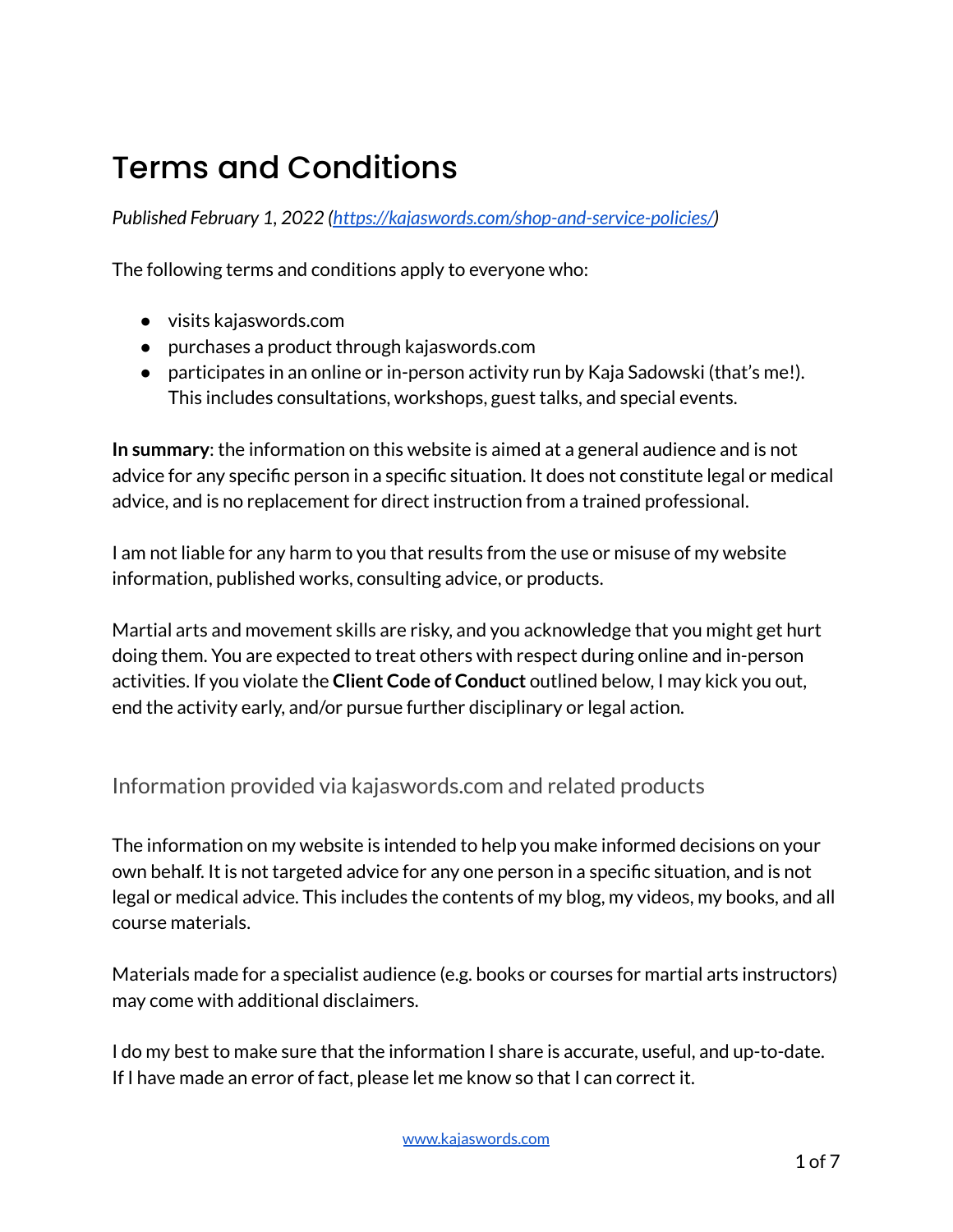I cannot guarantee the long-term accuracy, reliability, or applicability of the information I share. This is especially true if a few years have passed since it was first published. Please use your own judgement when applying this information to your own life. If you have doubts or specific questions, consult a qualified professional.

When I first link to an external resource, I try to ensure that it is stable, accurate, and trustworthy. That said, a link is not an endorsement of the person or organization that produced the linked content. If a link on my site appears to be broken, please let me know so that I can fix it.

## Participating in online or in-person workshops, courses, and lessons

I teach movement and fighting skills, and these come with risks! By participating in a workshop, course, or lesson, you accept that the risks associated with these activities include, but are not limited to, any physical or mental injury (including death) resulting from:

- the use or misuse of training equipment
- strenuous or unfamiliar physical activity
- contact with other participants
- $\bullet$  the layout or features of the training area. This may be an indoor facility; an outdoor location such as a park or schoolyard; or your own home.

You are responsible for knowing and respecting your body's limits. This includes:

- opting out of exercises or activities that will worsen your existing injuries or illnesses
- letting me know if an activity I suggest causes you pain or serious discomfort
- taking breaks, drinking water, and eating food as needed
- clearly communicating your limits to me and/or your training partner(s). This can include setting boundaries prior to an activity, or stopping during training if it gets painful or distressing.

You are also responsible for the safety and well-being of your fellow participants. This includes:

- respecting your training partners' limits and stopping when they ask you to stop
- following all safety instructions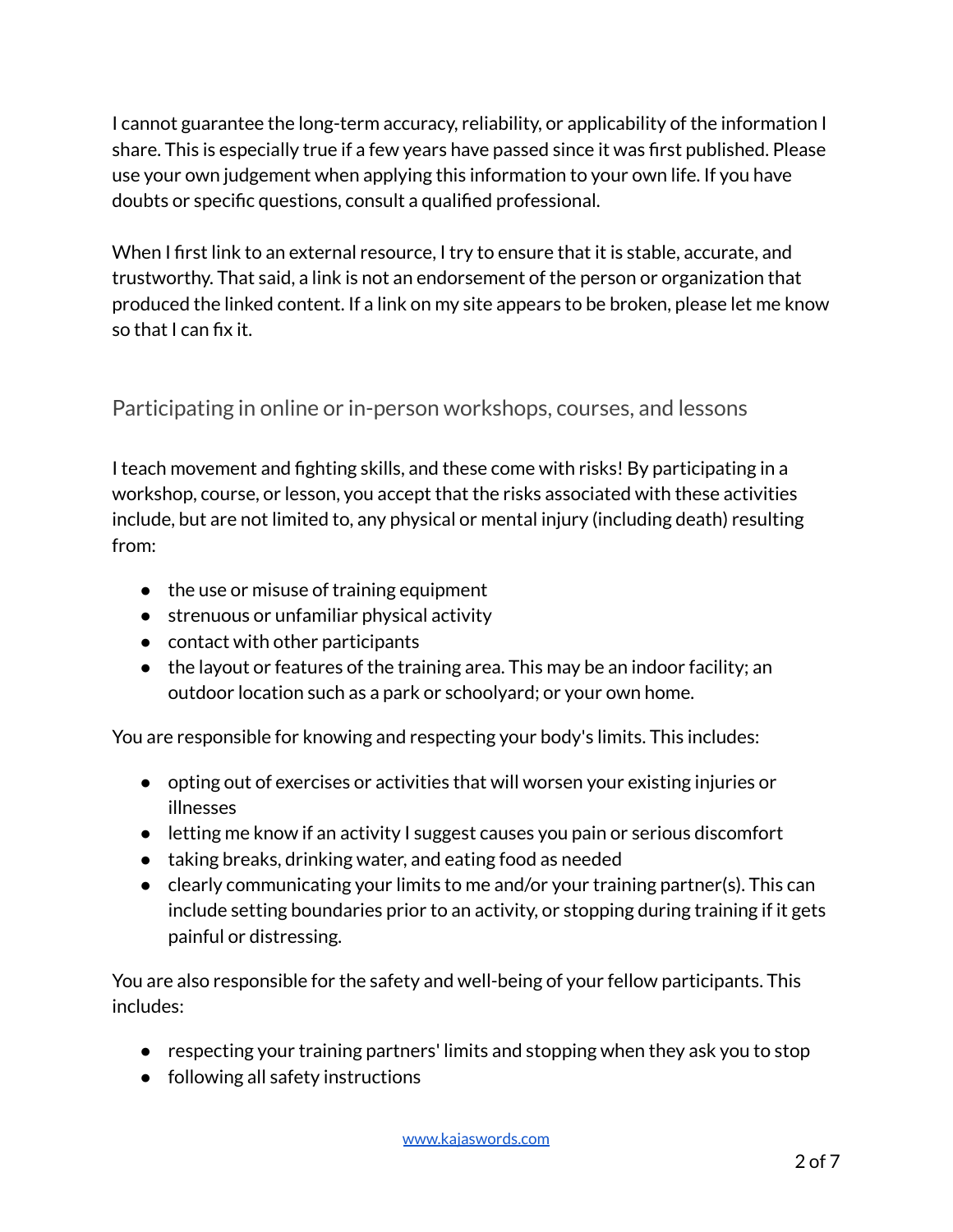- letting me know if you notice dangerous behaviour or terrain (e.g. a tripping hazard)
- following the **Client Code of Conduct**, as well as any rules provided by the facility or event host

The nature and limits of the consulting relationship

My job as a consultant is to give you useful information, tools, and feedback as you work on your own projects. I am here to support you to the best of my ability; you're the one doing the work and making the decisions.

I will not write your policies, plan your workshops, or build your curriculum for you. You are responsible for producing your own content, even if you use worksheets or checklists that I provide. I will not communicate with others on your behalf. My role is strictly advisory.

Any advice I give you is the product of my own experience and research, and is as applicable and accurate as I can manage. You are responsible for deciding what to do with the information and tools I provide. I will never force you to do what I say. You are responsible for the actions you take as a result of our conversations, and for any consequences that arise from those actions.

I will not provide advice that falls outside my scope of practice. If you need legal advice or other specialized services, I may recommend a relevant expert. I do not benefit financially from such referrals, and you are not obligated to work with anyone I suggest.

If you make decisions that I believe endanger you, your staff, or your clients—or if you engage in discriminatory or unethical conduct—I may immediately end our working relationship. Any future sessions will be cancelled.

Hiring me as a consultant does not entitle you to use my name, branding elements, or image to promote your own work. My choice to take you on as a client is not a professional endorsement.

This is a professional relationship, and is subject to the **Client Code of Conduct**.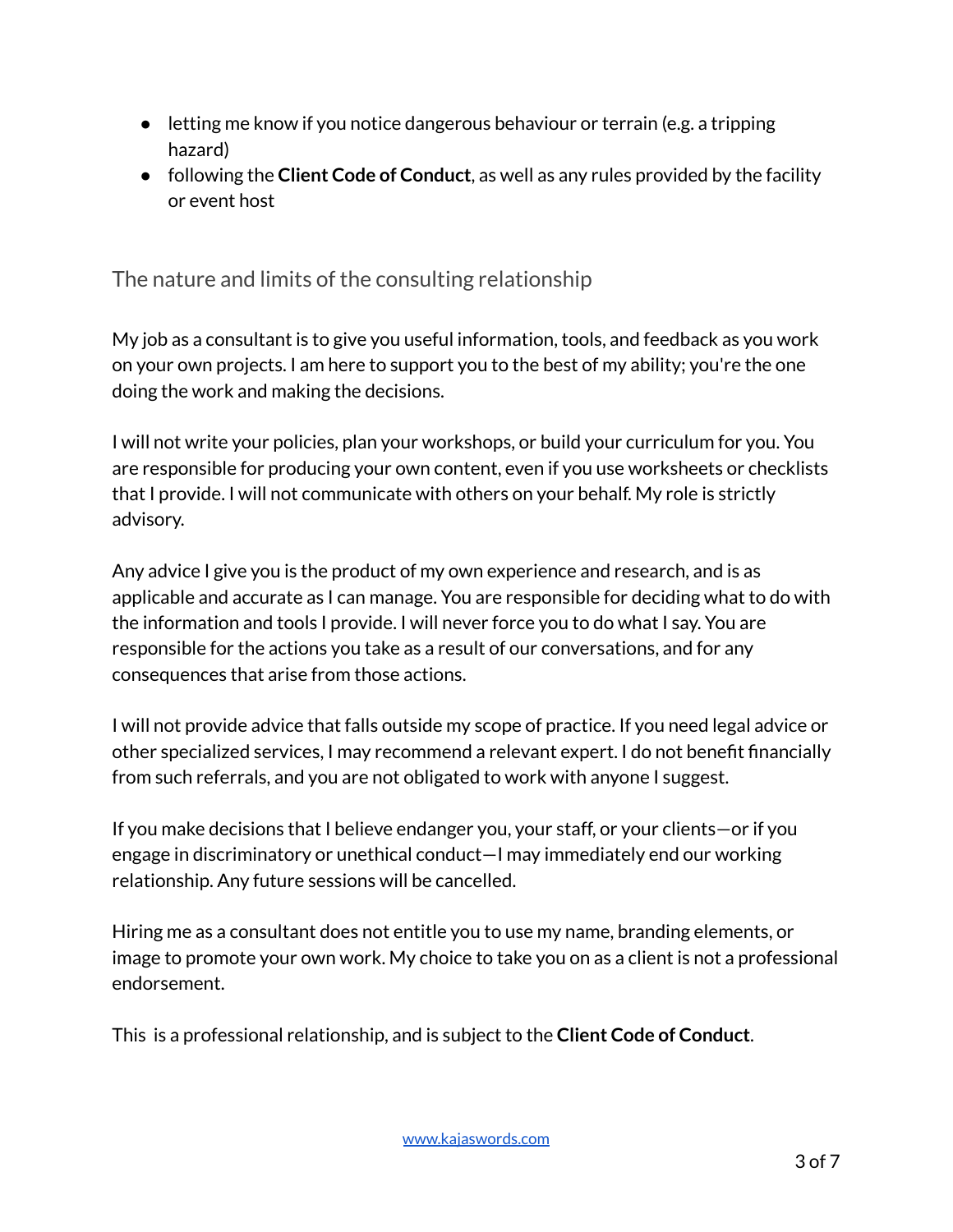### Intellectual property

I own (or am licensed for) all intellectual property rights on this website, unless I say otherwise. This includes all text, images, videos, design elements, and other content.

I also own all intellectual property rights for my published content. This includes books, course materials, and other products sold through this website. It also includes materials provided to consulting clients such as worksheets and handouts.

You may not copy, modify, distribute, or share any of my content without my written permission. You may not use any of my content for commercial purposes without my written permission.

You may not use any of my content for illegal purposes, or to harm others.

#### General exclusion of liability

I am not liable for any damages, claims, costs, or losses arising out of your use of my services, products, information, or advice.

I do not guarantee that information on my website or in my published works is complete, up-to-date, or otherwise reliable for any particular purpose.

I am not liable if content becomes unavailable. I may remove content from my website at any time. I cannot guarantee that externally-linked content will remain available. I am not liable for any damages in connection with linking to external websites. I don't monitor external resources I link to and am not responsible for any content on external websites. External links are for your convenience only and you use them at your own risk.

I follow current best practices for the handling of all personal and business information. However, I cannot guarantee that information you send me over the Internet will never be intercepted, lost or disclosed. I am not liable if this happens.

I am not liable for service delays or interruptions, including but not limited to: product stock shortages, shipping delays, software service outages, cancelled or rescheduled appointments.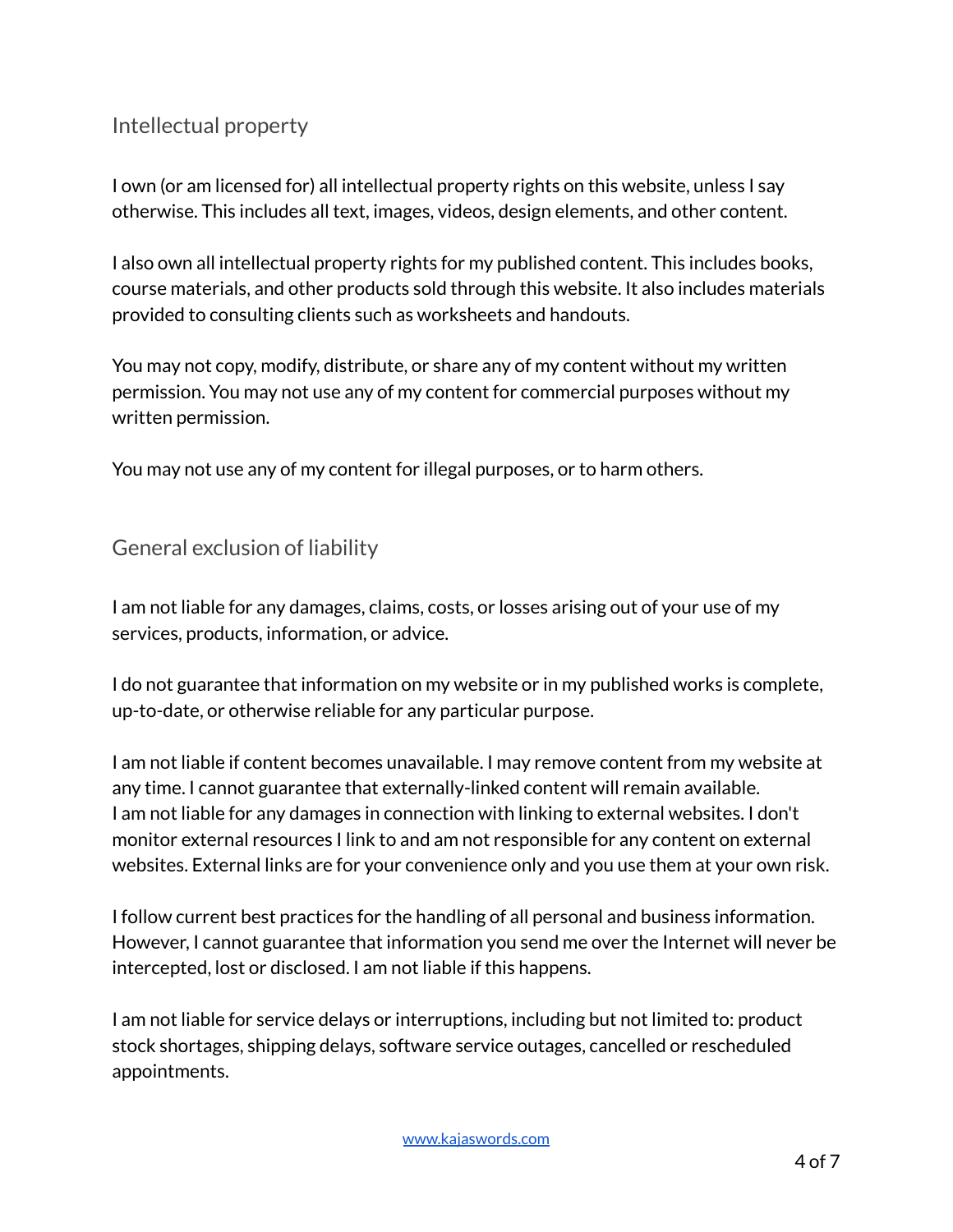#### My responsibilities to you

My goal as a coach and consultant is to help you grow.

I am responsible for creating a healthy, safe, and effective learning environment, to the best of my ability. This includes:

- tailoring my one-on-one advice and instruction to your physical, emotional, and psychological needs
- providing options within group activities that accommodate a range of abilities and needs
- getting your informed consent for all activities and physical contact
- respecting your boundaries and stopping any activity when you ask me to, or when I see that it is causing harm
- giving you regular opportunities to rest, eat, and drink during physical activity
- checking in during psychologically and emotionally challenging activities and providing aftercare when appropriate
- limiting my scope of practice to areas where I have relevant expertise
- protecting you from harassment and discriminatory behaviour during our activities

In a nutshell, you are the expert on your own experiences and needs. I'm here to help you learn and expand your physical and emotional capabilities. You are still in charge of that process, and I won't make you do anything you don't want to do, or that harms you.

I am responsible for handling your personal information and intellectual property in accordance with my **Privacy Policy**.

If I need to cancel or reschedule a booking or end our working relationship, I am responsible for providing you with written notice. I will make every effort to do so in a timely manner.

#### Policies are subject to change

All website policies are subject to change. I may notify you of major changes, but am not required to do so. Whenever you make a purchase in my shop or visit this website, you agree to the current Terms and Conditions. If you come back later and I have updated them since your last visit, you agree to follow the updated version.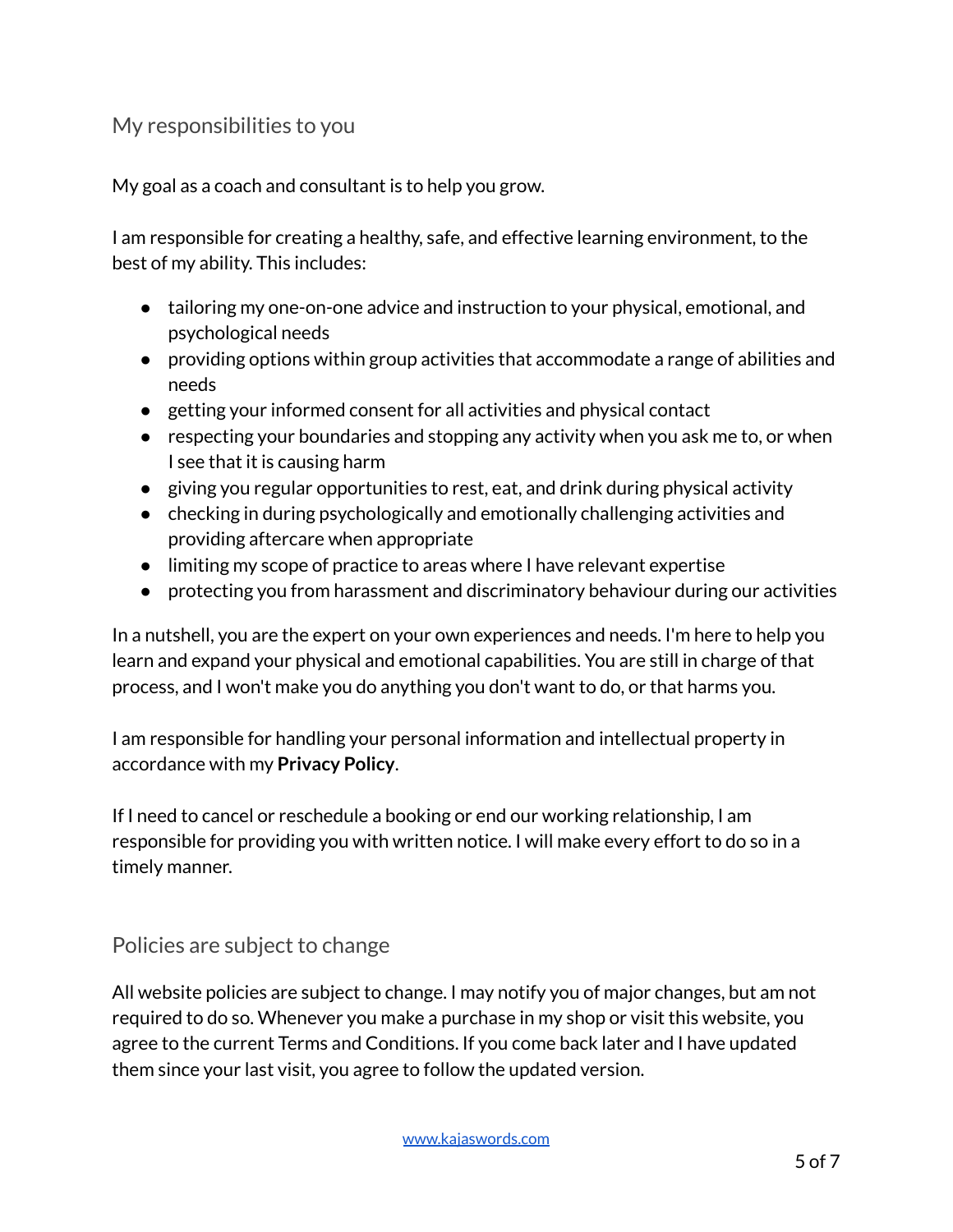# Client Code of Conduct

The following code of conduct applies to all participants in any online or in-person activity run by Kaja Sadowski (that's me!). This includes consultations, workshops, guest talks, and special events.

- 1. Treat others with respect and patience. We all have different levels of experience, backgrounds, and learning and communication needs. These may occasionally conflict. You are expected to engage with others in good faith and to treat other participants equitably.
- 2. When referring to another participant, use their correct personal pronouns (e.g. she/he/they). If you are not sure what pronouns someone uses, ask them. Deliberate or ongoing misgendering (using incorrect pronouns or inappropriate gendered terms such as "woman","boy", etc. for another person) is considered harassment and will result in disciplinary action.

I am a non-binary person who uses they/them pronouns (e.g."Kaja is my coach. They are teaching me how to swordfight.") Misgendering me or making discriminatory comments about my gender is grounds for the immediate termination of our working relationship.

- 3. You are responsible for your safety and are the best authority on your own physical and psychological limits. Please tell me about any injuries, disabilities, or other risk factors that may affect our work together. If an activity feels unsafe or like it's harming you, you may stop at any time. This includes conversations and other non-physical activities.
- 4. During partnered or group activities, you are expected to care for your training partners' safety as well as your own. If you behave in a manner that endangers or harms others, you will be asked to stop, and may be subject to disciplinary action.
- 5. Calibrate your level of resistance, force, and aggression to an appropriate level for your training partner and the current activity. If in doubt, ask your partner what they expect, or check in with me.
- 6. Your personal information is your own to disclose. If a conversation or activity includes sharing private details about yourself or your business, you can always opt